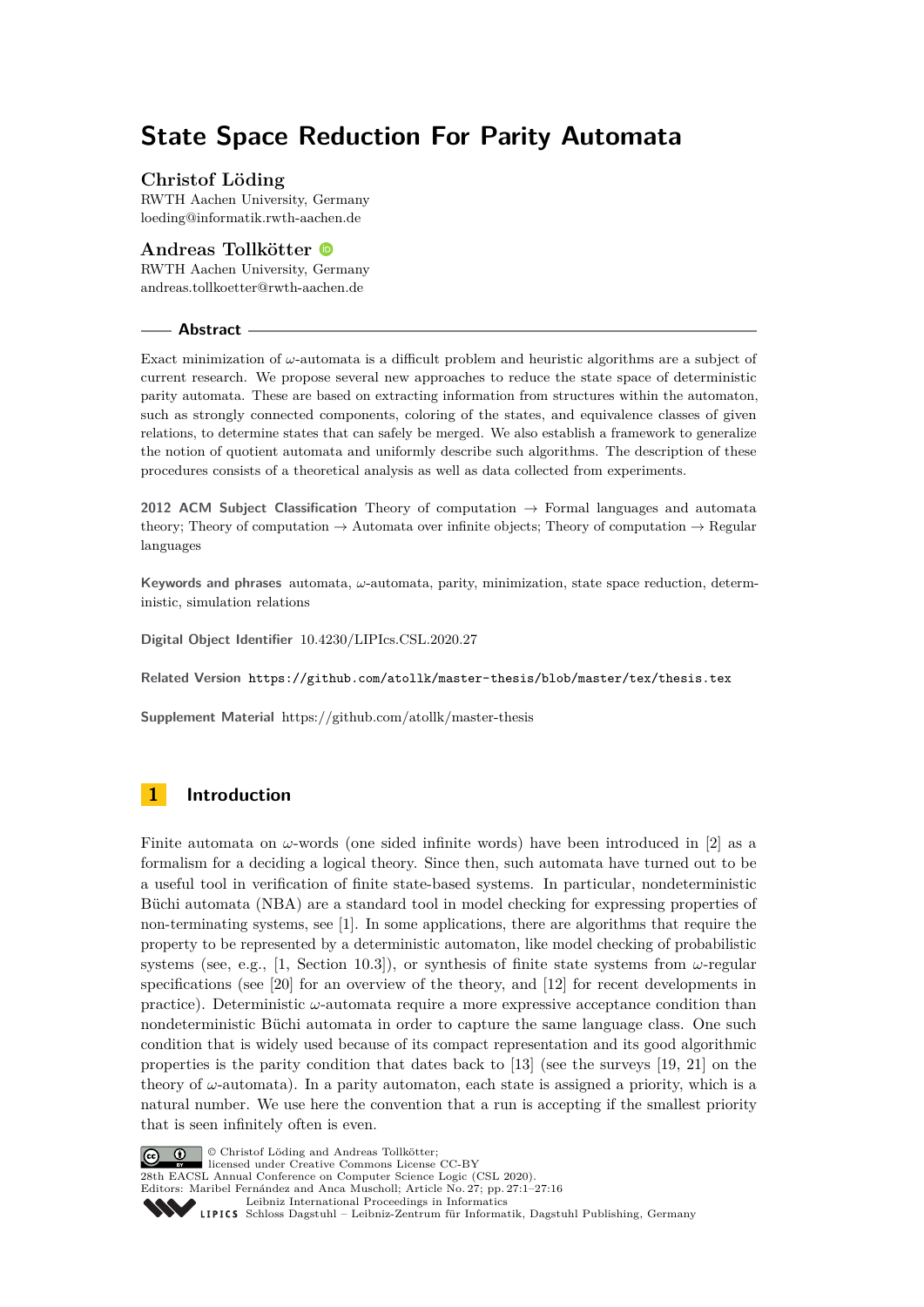### **27:2 State Space Reduction For Parity Automata**

We consider here the problem of finding algorithms for reducing the state space of deterministic parity automata (DPA). Such reduction algorithms can be used as a post processing step that are applied after a determinization construction, and before the DPAs are used in further algorithms.

While deterministic finite automata on finite words can be minimized very efficiently [\[9\]](#page-15-6) by merging language equivalent states, the problem becomes NP-hard even for deterministic Büchi automata [\[17\]](#page-15-7), which are the special case of DPAs using only priorities 0 and 1. While language equivalence of states in DPAs can be computed in polynomial time by a simple adaption of emptiness for Streett automata (see the "fair state problem" in [\[5\]](#page-14-2)), merging language equivalent states of DPAs does, in general, not preserve the language. Heuristic approaches for reducing the state space of  $\omega$ -automata, usually based on simulation relations, have up to now mainly focused on NBAs, e.g., [\[18,](#page-15-8) [6,](#page-14-3) [11\]](#page-15-9), or even on alternating Büchi or parity automata [\[7,](#page-15-10) [8\]](#page-15-11).

Because of the applications of DPAs in synthesis and probabilistic model checking, we think that it is worth studying the problem of state space reduction also for DPAs. Typically, state space reduction is done by identifying classes of equivalent states that can be merged, and then constructing the quotient automaton in case of a congruence relation, or redirecting all incoming transitions of a class to a representative of that class, and deleting all other states. The most basic merge for DPAs is obtained by interpreting a DPA as a Moore automaton with the priorities as output, which can then be minimized efficiently by merging states that produce the same output for every input sequence [\[9\]](#page-15-6). In this context, we call the equivalence relation which considers two states to be equivalent if they are merged by this algorithm the *Moore equivalence*.

While we also take the basic approach of computing states that can be merged, we sometimes need to be careful in the selection of representatives. For that reason, we introduce the notion of "merger templates", which map sets of states in the original DPA, called the merge set, to other sets of states, called the candidate set. The easiest interpretation, which we refer to as representative merge, allows us to merge all states from the merge set into any single representative that is chosen from the candidate set.

We formulate some basic known reduction techniques for DPAs in this framework. Furthermore, we analyze the known notion of delayed simulation for DPAs. Delayed simulation has been introduced in [\[6\]](#page-14-3) for nondeterministic Büchi automata. In [\[8\]](#page-15-11) the notion has been extended to alternating parity automata, but it is shown there that quotienting alternating (and also nondeterministic) parity automata w.r.t. delayed simulation does not preserve the language. For this reason, [\[8\]](#page-15-11) introduces variants of delayed simulation that can be used for merging. We revisit the definition of delayed simulation and show that for DPAs the corresponding quotient preserves the language.

As our main contribution, we propose three new equivalence relations that can be used for merging states in DPAs, which we call *path refinement*, *threshold Moore*, and *labeled SCC filter (LSF)*. All these techniques require a given equivalence relation ∼ over the state space that implies language equivalence of states. This equivalence relation has to be computed separately (it can be the full language equivalence relation, or just a subset of it). In our experiments, we use a relation that is produced as a by-product of the determinization construction.

If ∼ is a congruence (like full language equivalence), then path refinement refines one of the congruence classes up to a point such that the remaining blocks can be merged. In the threshold Moore technique, one computes the Moore equivalence of states, considering only the priorities less than or equal to some *k*, and intersects this with ∼. All states of priority *k*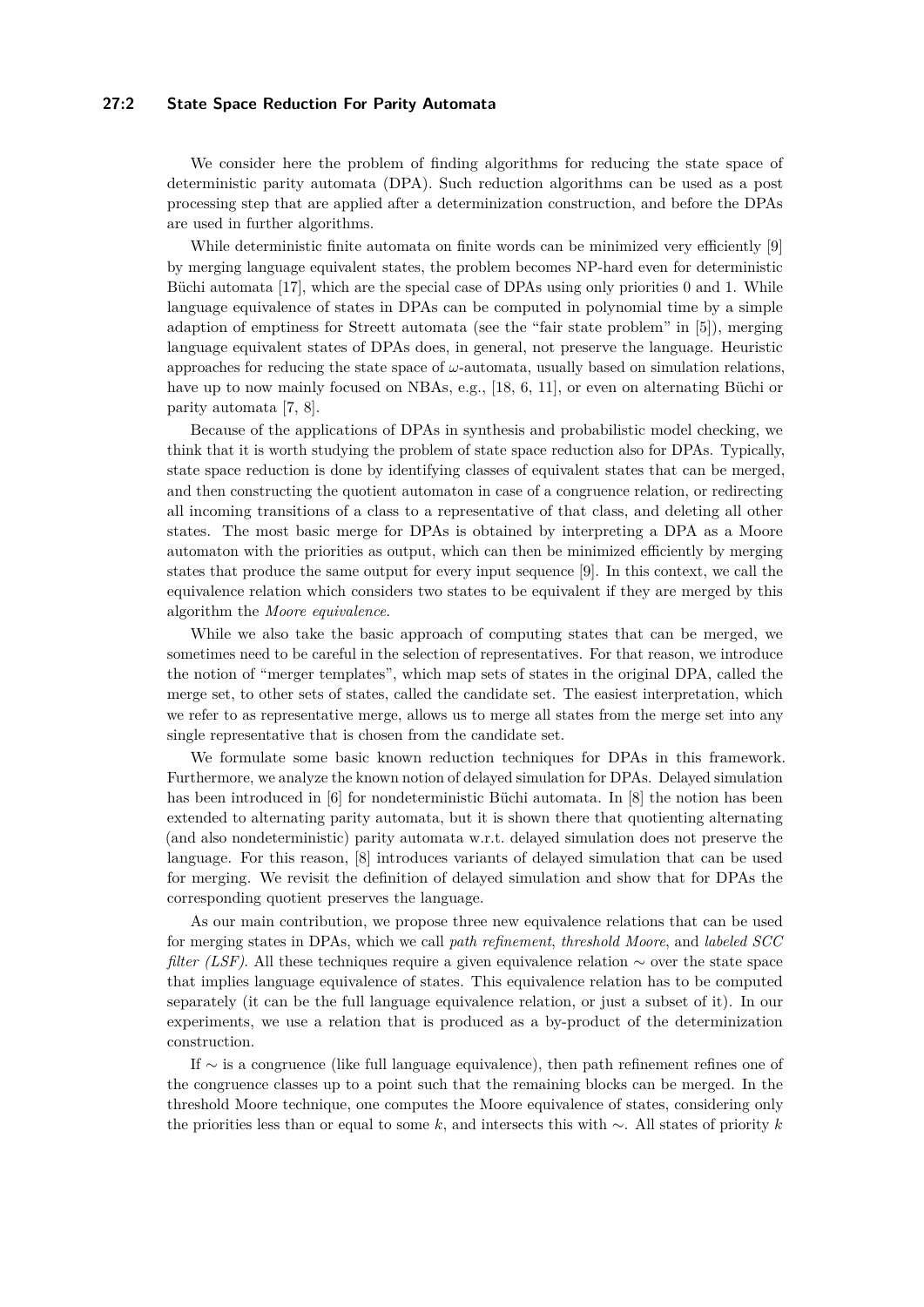that are equivalent in this intersection can be merged. Finally, the LSF merger template removes states also based on the Moore equivalence up to *k*, but it merges states that are in different SCCs of the DPA after removing all states up to priority *k*.

We illustrate all these new techniques on small examples, exhibit efficient algorithms for computing the corresponding relations, and provide some experimental data showing that they can achieve significant reductions on DPAs obtained from specifications from the competition SYNTCOMP [\[10\]](#page-15-12).

The remainder of this paper is structured as follows. In Section [2](#page-2-0) we give basic definitions and introduce the notion of merger template. In Section [3,](#page-5-0) we revisit the notion of delayed simulation. In Sections [4–](#page-6-0)[6](#page-10-0) we present our three new approaches. The experimental evaluation is given in Section [7,](#page-12-0) and in Section [8](#page-14-4) we conclude.

# <span id="page-2-0"></span>**2 Automata and Merger Templates**

We consider deterministic parity automata (DPA), which are, syntactically, a specific type of Moore automaton. A Moore automaton is of the form  $\mathcal{A} = (Q, \Sigma, \delta, f)$  with a finite set Q of states, the input alphabet  $\Sigma$ , a transition function  $\delta: Q \times \Sigma \to Q$ , and an output function  $f: Q \to \Gamma$  for some output alphabet  $\Gamma$ . Note that we define the automaton without initial state because we are interested in reducing the number of states of automata by computing equivalence relations on states. In this context, the initial state does not play any role.

We use the standard notations  $\Sigma^*$  for all finite words  $w = a_0 a_1 \cdots a_n$  with all  $a_i \in \Sigma$ , and  $\Sigma^{\omega}$  for the set of infinite words  $\alpha = a_0 a_1 a_2 \cdots$  with all  $a_i \in \Sigma$ . We write  $\alpha(i)$  for the *i*th letter  $a_i$  of  $\alpha$ . When estimating the complexity of algorithms, we assume that  $|\Sigma|$  is a constant.

A run of A from state  $q_0 \in Q$  on an infinite input word  $\alpha \in \Sigma^\omega$  is an infinite state sequence  $\rho = q_0 q_1 q_2 \cdots \in Q^{\omega}$  such that  $\delta(q_i, \alpha(i)) = q_{i+1}$  for all *i*. The generated output of A on  $\alpha$  starting from  $q_0$  is the sequence  $f(\rho) = f(q_0)f(q_1) \cdots$  of outputs at the states in the run. Similarly, one defines runs and outputs for finite input words. As usual, we write  $\delta^*(q, w)$  for the state that is reached by the run on *w* that starts in *q*.

A DPA is a special Moore automaton  $\mathcal{A} = (Q, \Sigma, \delta, c)$ , where the output function is of the form  $c: Q \to \mathbb{N}$ , and is called the priority function. For  $q \in Q$ , we refer to  $c(q)$  as the priority of *q*, and for  $P \subseteq Q$ , we let  $c(P) = \{c(q) | q \in P\}$ . A run  $\rho$  of a DPA is called accepting if in  $c(\rho)$  the smallest priority that occurs infinitely often is even. The word  $\alpha \in \Sigma^{\omega}$  is accepted from  $q \in Q$  if the run of A on  $\alpha$  from  $q$  is accepting. We write  $L(\mathcal{A}, q)$  for the set of all words accepted by A from *q*.

In the remainder of the paper, A with the above components is always a DPA if not noted otherwise.

We consider several types of different relations, mostly over the state domain *Q*. A relation *R* is a preorder if it is reflexive and transitive. *R* is an equivalence relation if it is a symmetric preorder. *R* is a congruence relation if it is an equivalence relation that is compatible with  $\delta$ , i.e., if  $(p,q) \in R$ , then also  $(\delta(p,a), \delta(q,a)) \in R$  for all  $a \in \Sigma$ .

If  $\sim$  is an equivalence relation and A is a DPA, we write  $\mathfrak{C}(\sim) \subseteq 2^Q$  for the set of equivalence classes in  $\mathcal{A}$ . We define two basic equivalence relations that are used throughout the paper.

▶ **Definition 1.** *The* language equivalence relation *is defined by*  $p \equiv$ <sub>*L*</sub> *q iff*  $L(A, p) = L(A, q)$ . *The* Moore equivalence relation *is defined by*  $p \equiv_M q$  *iff*  $c(\delta^*(p, w)) = c(\delta^*(q, w))$  *for all* 

*finite words*  $w \in \Sigma^*$  (that is, for every input word, the sequence of priorities when starting in *p is the same as the one when starting in q).*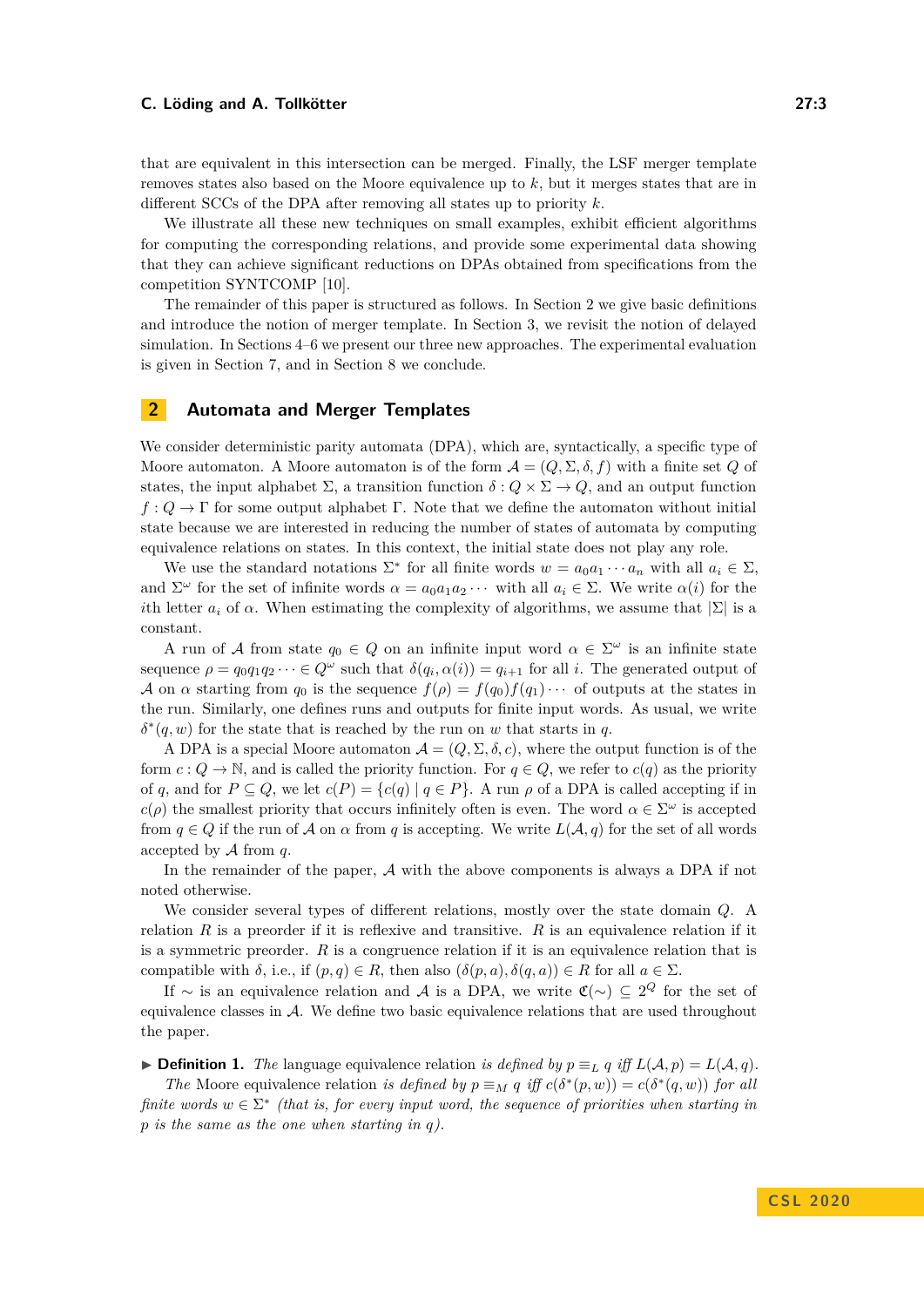### **27:4 State Space Reduction For Parity Automata**

Both of these relations are actually congruence relations. It is well known that merging language equivalent states does not preserve the accepted language in general. Consider, for example, the DPA from Figure [4](#page-9-0) on page [10.](#page-9-0) All three states are language equivalent, accepting the words with finitely many *c* and infinitely many *a*. But it is not possible to merge any of the states as that would change the languages of the remaining states.

In contrast, Moore equivalent states can be merged without changing the language. The main aim of this paper is to identify other conditions under which language equivalent states can be merged. We say that a relation ∼ implies language equivalence if *p* ∼ *q* implies that  $p \equiv_L q$ .

### **2.1 Merger Templates**

The merge operations that we use are more general than quotient automata. Consider, for example, the DPA in Figure [5](#page-11-0) on page [12.](#page-11-0) As we explain in Section [6,](#page-10-0) it is possible to remove the states  $q_1, q_2$ , and to redirect the incoming transitions of these states to  $q_3$  or  $q_4$ instead. We say that  $M = \{q_1, q_2\}$  is a merge set, and that  $C = \{q_3, q_4\}$  is the corresponding candidate set.

We define the notion of a merger template, which maps a collection of such merge sets to their corresponding candidate sets, and the notion of representative merge, which merges the states in the merge sets into a single candidate, respectively.

**► Definition 2.** Let  $\mu$  :  $D \to (2^Q \setminus \{\emptyset\})$  be a function for some  $D \subseteq 2^Q$ . We call  $\mu$  a merger template *if all sets in D* are pairwise disjoint and for all sets  $M \in D$ ,  $\mu(M) \cap (\bigcup D \setminus M) = \emptyset$ . *The latter condition means that the candidates*  $\mu(M)$  *for M cannot be inside any other merge set (but they can be inside M).*

*A* representative merge  $A'$  *of*  $A$  *w.r.t.*  $\mu$  *is constructed by choosing a representative*  $r_M \in \mu(M)$  *for all*  $M \in D$  *and then removing all states in*  $M \setminus \{r_M\}$ *. Transitions that originally lead to one of the removed states are redirected to the representative r<sup>M</sup> instead.*

The notion of quotient automaton w.r.t. a congruence relation is captured by a representative merge for the merger template that maps each congruence class to itself. We illustrate this on the example of Moore equivalence.

**Definition 3.** The Moore merger template is defined as  $\mu_M$  :  $\mathfrak{C}(\equiv_M) \rightarrow 2^Q$  with  $\mu_M(\kappa) = \kappa$  *for each*  $\kappa \in \mathfrak{C}(\equiv_M)$ .

Then, the following is an easy consequence of the definitions.

**Proposition 4.** *A representative merge of a DPA w.r.t.*  $\mu_M$  *is language equivalent to the original and isomorphic to the quotient automaton w.r.t.*  $\equiv_M$ .

When we apply merge operations, we talk about language equivalence of the resulting automaton to the original one (as in the above proposition). We have defined our automata without initial states, so we need to fix our notion of language equivalence of two automata.

 $\triangleright$  **Definition 5.** *Two DPAs*  $\mathcal{A}_1$  *and*  $\mathcal{A}_2$  *are called* language equivalent *if for each state p in one of the DPAs, there is a state q in the other DPA such that from p and q the same language is accepted (in the respective DPA).*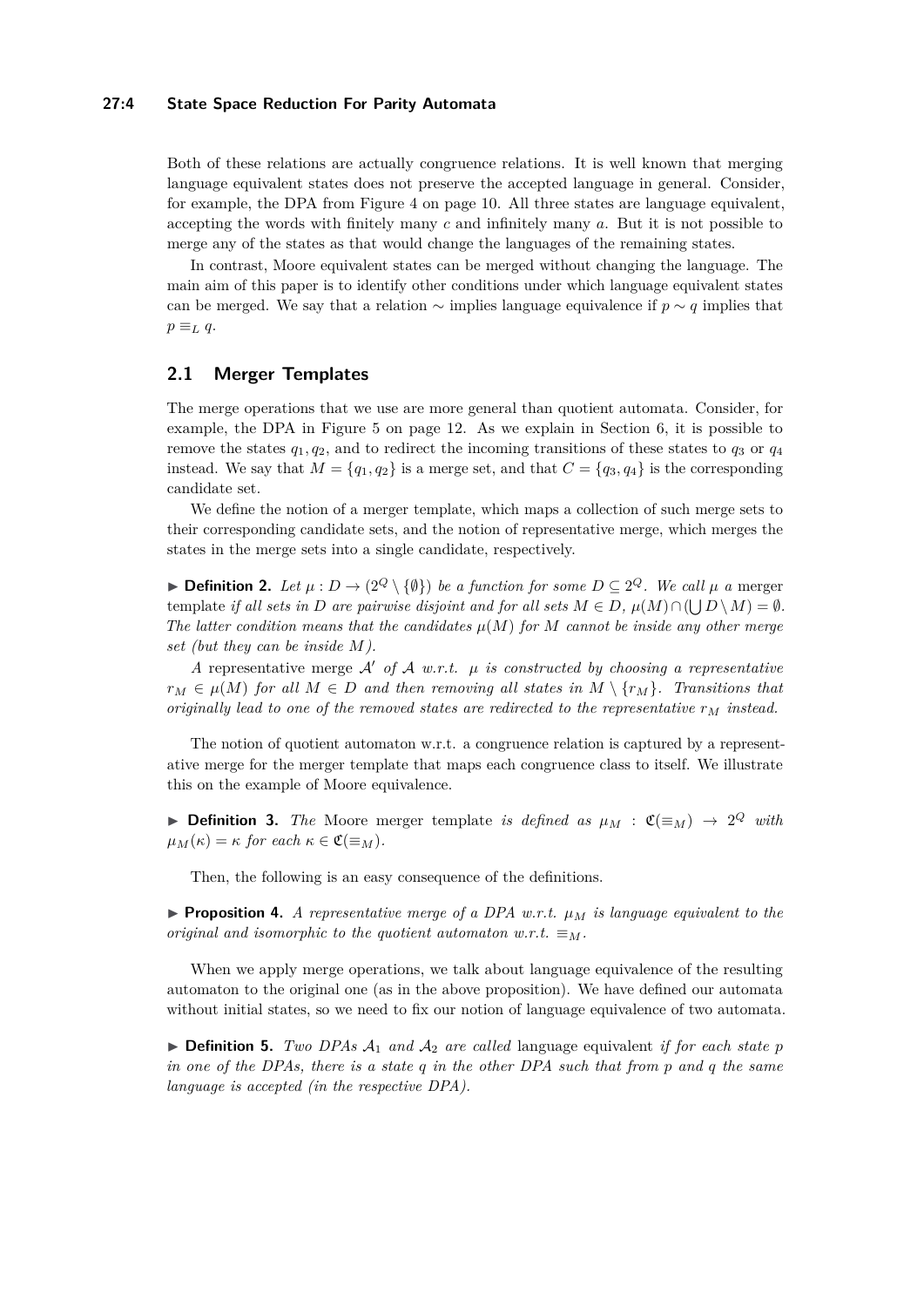### **2.2 Schewe Merge**

The main focus of this paper lies on techniques to generate merger templates such that a representative merge produces a language equivalent DPA. However, in the remainder of this section, we want to discuss a more involved merge operation than the representative merge. This operation is based on [\[17\]](#page-15-7), and we therefore call it Schewe merge. We do not use this merge operation in the other sections. The aim is rather to illustrate that representative merges are not the only option.

The Schewe merge works rather similar to the representative merge. In addition to merging states from the merge sets into the chosen representative, it also redirects some transitions to the candidate set. While this does not remove additional states on its own, it simplifies the structure of the automaton to potentially improve the reduction of further reduction algorithms that are applied after the Schewe merge.

 $\triangleright$  **Definition 6.** Let  $\mu$  be a merger template. A Schewe merge of a DPA A w.r.t.  $\mu$  is *constructed by first building a representative merge. Then, for all merge sets*  $M$  *in*  $\mu$  *and all transitions*  $\delta(p, a) = q$  *in the original automaton, if*  $q \in \mu(M)$  *and p is not reachable from q, then the transition is redirected to*  $r_M$  *instead.* 

A Schewe merge differs from the representative merge if there is more than one state from the candidate set remaining, and the states are distributed over multiple SCCs. Whenever a transition would move the automaton to a candidate while changing SCC at the same time, that transition is instead redirected to the chosen representative state. One can imagine that, for example, this potentially enhances the reduction of a consecutive Moore merger, as more states now uniformly target the same representative.

It is not obvious if one can simply replace the representative merge with the Schewe merge and still keep the same properties such as preservation of language. We can identify a set of requirements that merger templates have to satisfy to be compatible with the Schewe merge.

 $\triangleright$  **Definition 7.** For a representative merge A' of A w.r.t.  $\mu$ , we define the candidate relation  $\sim_c^{\mu}$  over the states of  $\mathcal{A}'$  by  $p \sim_c^{\mu} q$  if and only if  $p = q$  or there is a  $C \in \mu(D)$  with  $p, q \in C$ .

*We call*  $\mu$  Schewe suitable *if for all representative merges*  $\mathcal{A}'$ ,  $\sim_{\mathcal{C}}^{\mu}$  *is a congruence relation, it implies language equivalence, and the reachability order restricted to any equivalence class of* ∼ $^{\mu}_{\mathcal{C}}$  *is symmetric (that is, if one state is reachable from another, they are in the same SCC).*

An example for a Schewe suitable merger template is  $\mu_{\text{LSF}}^{-1, \equiv_L}$  from Section [6.](#page-10-0) This merger template intuitively expresses that for each class of language equivalent states, one only needs to keep those in a "latest" SCC. The Schewe merge then corresponds to Construction 12 of [\[17\]](#page-15-7) (where in [\[17\]](#page-15-7) a notion of "almost equivalence" is used instead of language equivalence because the operation is used in the context of automata on finite words).

 $\triangleright$  **Theorem 8.** Let  $\mu$  be a Schewe suitable merger template and let  $\mathcal A$  be a DPA. If a *representative merge and a Schewe merge of* A *are built with the same choices for the representative states, then these two merge DPAs are language equivalent.*

**Proof.** Let  $\mathcal{A}'$  be the representative merge and  $\mathcal{A}''$  be the Schewe merge. Let  $q_0$  be some starting state for the three runs  $\rho$ ,  $\rho'$ ,  $\rho''$  of the three automata on some word  $\alpha$ . We claim that  $\rho'$  and  $\rho''$  have the same acceptance status.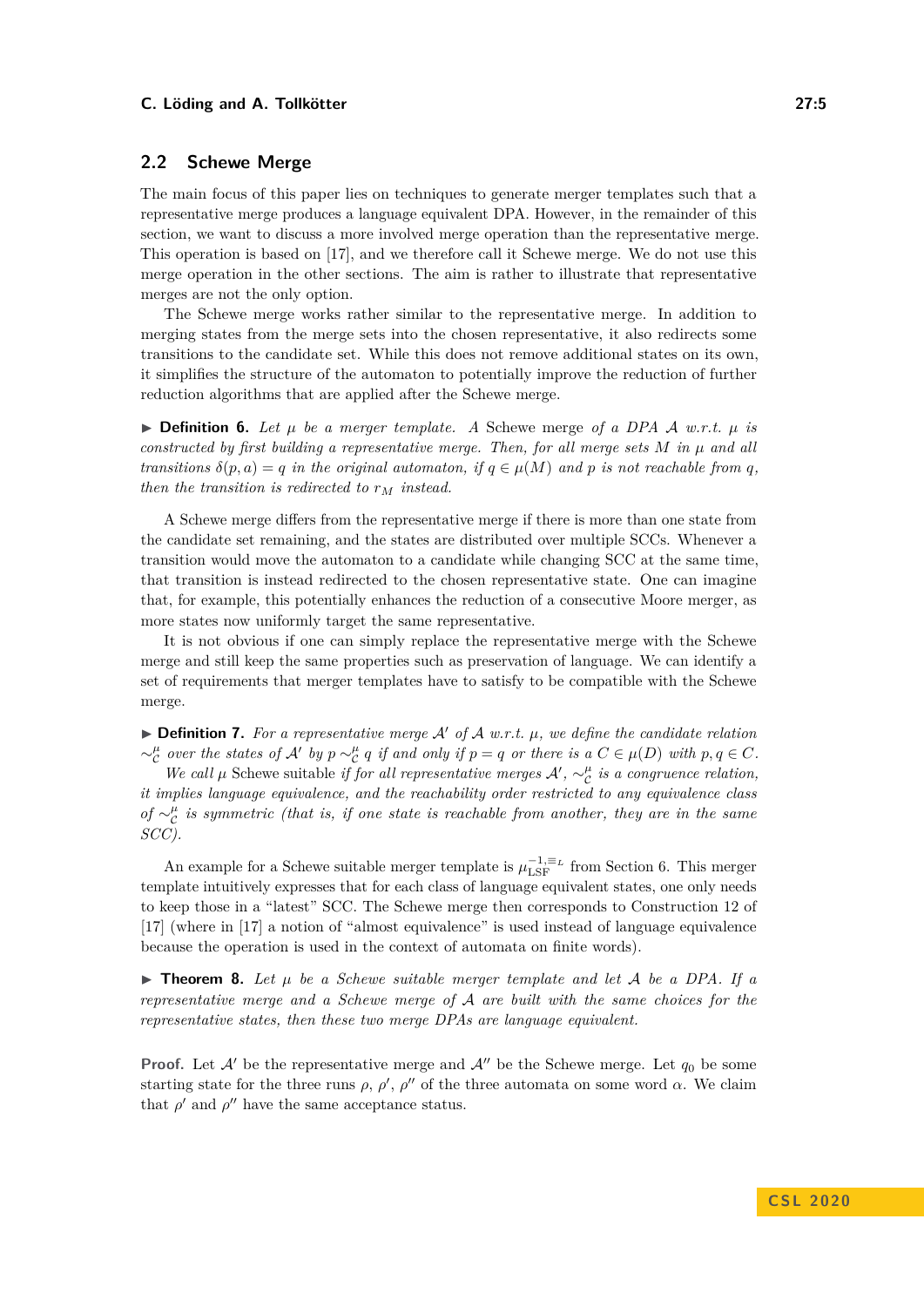### **27:6 State Space Reduction For Parity Automata**

Let *K* be the set of positions where  $\rho''$  uses a transition that does not exist in  $\rho'$ . We can observe that for every equivalence class  $\kappa$  of  $\sim_{\mathcal{C}}^{\mu}$ , there is at most one  $k_{\kappa}$  in *K*. If there would be two such positions  $k_{\kappa}$  and  $l_{\kappa}$ , then  $\rho''(l_{\kappa}-1)$  would be reachable from  $\rho''(k_{\kappa})$  which contradicts the requirement for the redirection of that edge in the Schewe merge.

As  $K = \{k_1, \ldots, k_n\}$  is finite,  $\rho''$  eventually only uses transitions that are also present in *ρ*<sup> $\prime$ </sup>. By induction on *i*, we can show that  $\rho$ <sup>'</sup>( $k_i + 1$ ) ∼<sup> $\mu$ </sup><sub>c</sub><sup> $\mu$ </sup><sup>'</sup>( $k_i + 1$ ), in particular for *i* = *n*. As  $\sim_{\mathcal{C}}^{\mu}$  implies language equivalence by assumption, that means *ρ*' and *ρ*'' must have the same acceptance status.

# <span id="page-5-0"></span>**3 Delayed Simulation**

We adapt the notion of delayed simulation, which has been introduced for alternating parity automata in [\[8\]](#page-15-11), to DPAs. In the special case of DPAs, the computation of delayed simulation becomes simpler, and it can directly be used for state space reduction, while alternating and nondeterministic automata require more restricted variants for this purpose [\[8\]](#page-15-11).

I **Definition 9** (adapted from [\[8\]](#page-15-11))**.** *The* delayed simulation equivalence relation *is defined as*  $p \equiv_{de} q$  *if and only if the following property holds for all*  $w \in \Sigma^*$ : Let  $p' = \delta^*(p, w)$  *and*  $q' = \delta^*(q, w)$ . Every run in the automaton that starts in p' or q' eventually sees a priority less than or equal to  $\min\{c(p'), c(q')\}$ *.* 

It is easy to see that  $\equiv_{de}$  is a congruence relation that implies language equivalence. However, states that are  $\equiv_{de}$ -equivalent do in general not have the same priority. In order to correctly merge  $\equiv_{de}$ -equivalent states, one has to pick a representative of minimal priority from each class.

**► Definition 10.** *The* delayed simulation merge template *is*  $\mu_{de}$  :  $\mathfrak{C}(\equiv_{de}) \rightarrow 2^Q$  *with*  $\mu_{de}(\kappa) = \{q \in \kappa \mid c(q) = \min c(\kappa)\}.$ 

 $\triangleright$  **Theorem 11.** *A representative merge of a DPA A w.r.t.*  $\mu_{de}$  *is language equivalent to the original.*

**Proof.** Consider an input word  $\alpha$ , a run  $\rho = q_0 q_1 \cdots$  of A on  $\alpha$  from some state  $q_0$ , and the corresponding run  $\rho'$  starting in the  $\equiv_{\text{de}}$ -class of  $q_0$  of the DPA  $\mathcal{A}'$  obtained by a representative merge. Since the merge picks from each class a representative with smallest priority, it is clear that the priorities of states in  $\rho'$  are at each position smaller than or equal to the priorities in  $\rho$ . If  $\rho'$  visits a state of priority *k*, then  $\rho$  visits a state of priority *k* now or later, by definition of delayed simulation. Hence, the smallest priority that occurs infinitely often is the same in both runs.  $\blacksquare$ 

In [\[8\]](#page-15-11) it is shown that delayed simulation can be computed by solving a Büchi game. Since we consider the special case of deterministic automata, we instead obtain just a deterministic Büchi automaton for which one has to solve language universality in order to compute the delayed simulation equivalence. The automaton is obtained by a product construction for tracking two runs, and a third component that keeps track of the smallest priority that the second state still has to match (see Lemma [13](#page-6-1) below).

 $\triangleright$  **Definition 12.** *Define the deterministic Büchi automaton*  $\mathcal{G}_{de} = (Q_{de}, \Sigma, \delta_{de}, F_{de})$  *as* 

- $Q_{de} = Q \times Q \times (c(Q) \cup \{\checkmark\})$
- $\delta_{de}((p,q,k),a) = (p', q', \gamma(c(p'), c(q'), k)),$  where  $p' = \delta(p,a)$  and  $q' = \delta(q,a)$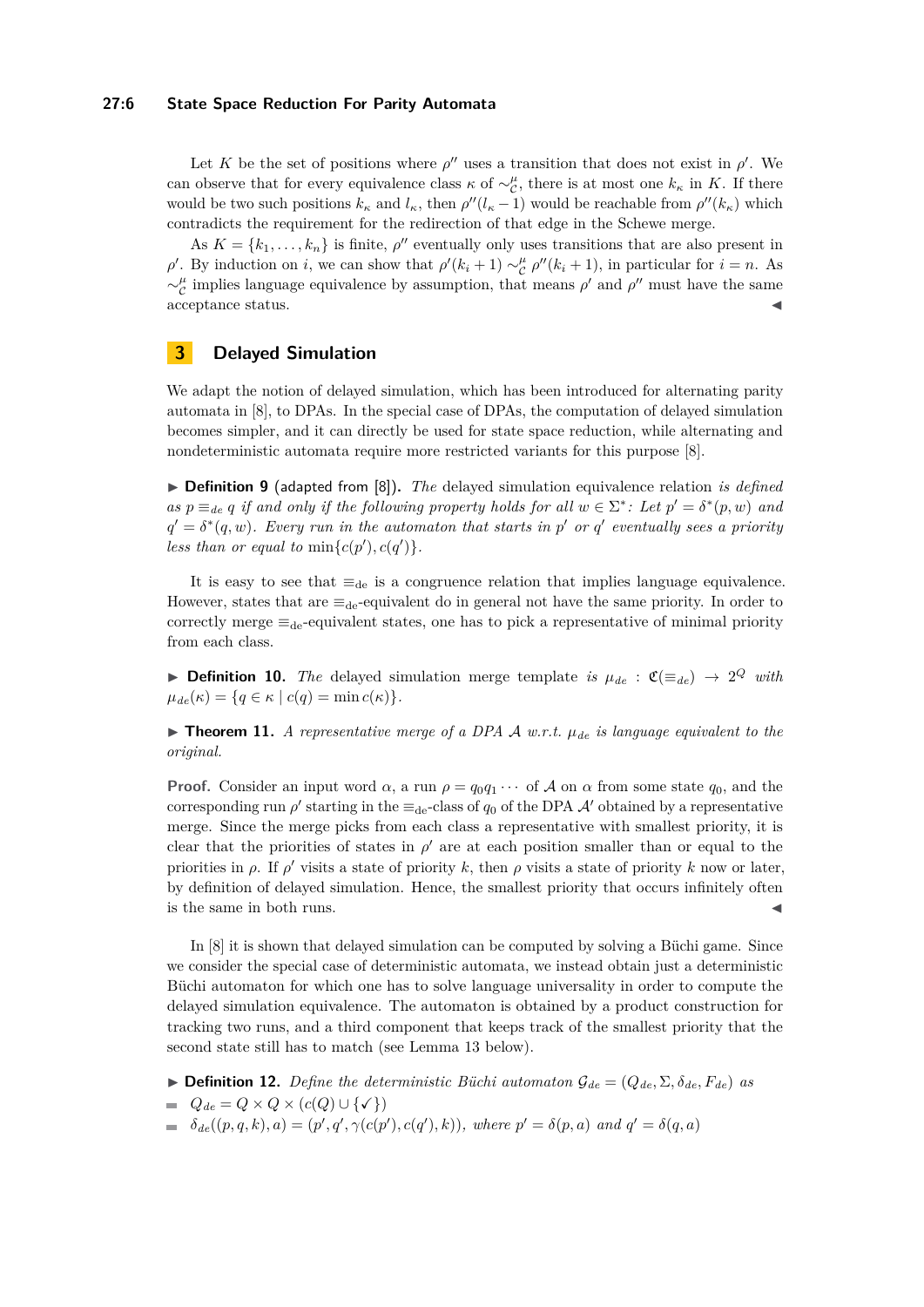*with obligation function*

$$
\gamma(i,j,k) = \begin{cases}\n\checkmark & \text{if } j \leq i \text{ and } j \leq \checkmark \text{ } k \\
\min_{\leq \checkmark} \{i,k\} & otherwise\n\end{cases}
$$
\nwhere  $0 \leq \checkmark 1 \leq \checkmark 2 \leq \checkmark \cdots \leq \checkmark \checkmark$ .  
\n
$$
F_{de} = Q \times Q \times \{\checkmark\}.
$$

Now using this automaton, we can relate delayed simulation to the question of universal language. A state is *language universal* if starting from it, every input word is accepted.

<span id="page-6-1"></span>**Lemma 13.** For two states p and q, let  $q_{de}^0(p,q) = (p,q,\gamma(c(p),c(q),\mathcal{C}))$ . Then  $p \equiv_{de} q$  if *and only if*  $q_{de}^0(p,q)$  *and*  $q_{de}^0(q,p)$  *are language universal states (all infinite words are accepted from these states in*  $\mathcal{G}_{de}$ *).* 

**Proof.** The run from  $q_{de}^0(p,q)$  in  $\mathcal{G}_{de}$  consists of the two runs from *p* and *q* in the original DPA  $\mathcal{A}$ , and the "obligations" in the third component. This obligation is the smallest number *k* such that the run from *p* has seen priority *k*, and the run from *q* has since then not seen a priority  $\leq k$ . The obligation is  $\checkmark$  if no such number k exists. If the obligation becomes  $\checkmark$ infinitely often, then for all priorities  $k$  seen in the run from  $p$  at some position  $i$ , the run from *q* visits a priority  $\leq k$  at position *i* or later. With this observation, it follows that the condition from the lemma captures the definition of delayed simulation.

**Find Theorem 14.**  $\mu_{de}$  can be computed in  $\mathcal{O}(|Q|^2 \cdot |c(Q)|)$ .

**Proof.** Assuming that we can compute  $\equiv_{de}$  in a suitable data structure in the described time, building  $\mu_{\text{de}}$  from that is rather trivial. To see how we compute  $\equiv_{\text{de}}$ , observe that the size of  $\mathcal{G}_{de}$  is  $\mathcal{O}(|Q|^2 \cdot |c(Q)|)$ . The set of language universal states in a DBA can be computed in linear time: we are looking for loops in the subgraph that only consists of the non-accepting states. Then, every state from which such a loop is reachable is not language universal. These operations can all be done in linear time with classic graph algorithms such as depth first search.

# <span id="page-6-0"></span>**4 Path Refinement**

In this section, we present our first new technique, which we call path refinement. It starts from a given congruence relation ∼ on the state space that implies language equivalence. For path refinement, we pick one congruence class *λ* of ∼. We then define an equivalence relation only on the states of  $\lambda$ , and merge the states in the corresponding equivalence classes. For defining the equivalence relation of path refinement, we consider the set  $L_{\lambda} \leftrightarrow$ of non-empty finite words that, starting in a state in *λ* lead the DPA back to *λ* without an intermediate visit to  $\lambda$  (note that the precise starting state inside  $\lambda$  does not matter because  $\sim$  is a congruence):

$$
L_{\lambda \leftrightarrow} := \{ w = a_1 \cdots a_n \in \Sigma^+ \mid \text{ for all (or equivalently some) } q \in \lambda : \delta^*(q, w) \in \lambda, \text{ and } \delta^*(q, a_1 \cdots a_i) \notin \lambda \text{ for all } 1 \le i < n \}.
$$

Based on this language, we define the equivalence relation as follows.

I **Definition 15.** *Let* ∼ *be a congruence relation that implies language equivalence, and let*  $\lambda \in \mathfrak{C}(\sim)$  *be an equivalence class. We define a relation*  $R_{\lambda}$  *on*  $\lambda$  *as*  $(p, q) \in R_{\lambda}$  *if and only if for all*  $w \in L_{\lambda}$ , the smallest priority seen on the path induced by w is the same starting *from p and from q.*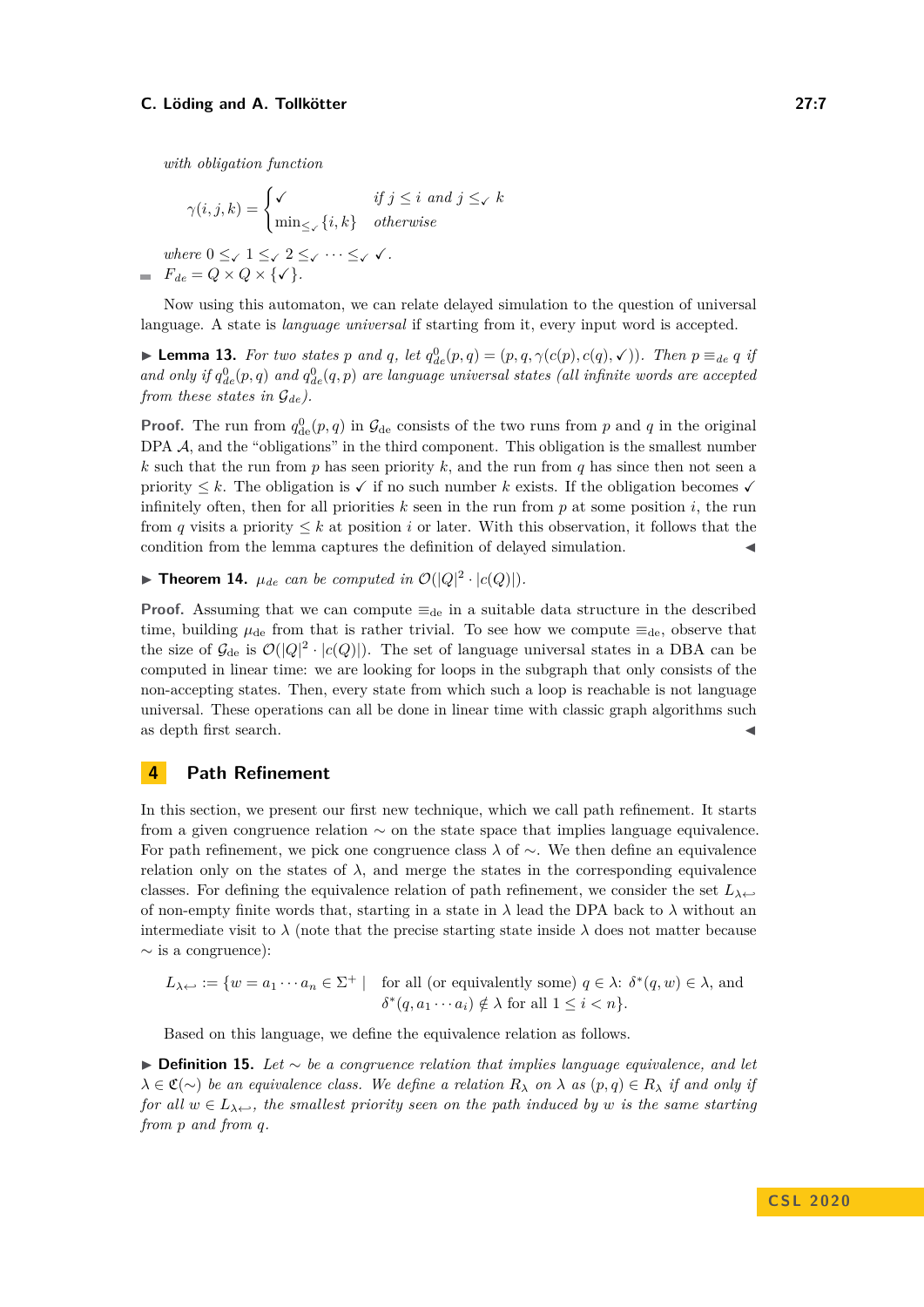<span id="page-7-0"></span>





**Figure 2** Example automaton after merging with  $\mu_{\text{PR}}^{\{q_0, q_1\}}$ .

*We define* path refinement equivalence  $\equiv_{PR}^{\lambda}$  *on*  $\lambda$  *as the largest subset of*  $R_{\lambda}$  *such that*  $p \equiv_{PR}^{\lambda} q$  *if and only if for all*  $w \in L_{\lambda \leftarrow}$ ,  $\delta^*(p, w) \equiv_{PR}^{\lambda} \delta^*(q, w)$ .

As an example, consider the DPA shown in Figure [1.](#page-7-0) For the relation ∼, we use exact language equivalence between states. In this case, the language equivalent states are  $\{q_0, q_1\}$ and  ${q_2, q_3}$ . They are separated, e.g., by the word  $a^{\omega}$ . We choose  $\lambda = {q_0, q_1}$ .

The set  $L_{\lambda}$  is described by the regular expression  $a + c + b(a + b)^*c$ ; reading any of these words from either  $q_0$  or  $q_1$  will take the DPA back to  $\lambda$  again.

Since  $q_0, q_1$  both have the lowest priority 0, on every path for a word in  $L_{\lambda \leftarrow}$ , the lowest priority that is seen is 0. Hence,  $q_0 \equiv_{PR}^{\lambda} q_1$ .

As for delayed simulation, the corresponding merger template defines for each class the states with smallest priority as candidates:

**Definition 16.** *The* path refinement merger template *is*  $\mu_{PR}^{\lambda}$  :  $\mathfrak{C}(\equiv_{PR}^{\lambda}) \rightarrow 2^Q$  *with*  $\mu_{PR}^{\lambda}(\kappa)$  =  ${q \in \kappa \mid c(q) = \min c(\kappa)}.$ 

Going back to the example, the merger template would assign  $\mu_{PR}^{\lambda}(\lbrace q_0, q_1 \rbrace) = \lbrace q_0, q_1 \rbrace$ . The representative merge for the candidate  $q_0$  is shown in Figure [2.](#page-7-0)

Path refinement thus is able to remove one state from the automaton. In contrast, no two different states are in the delayed simulation equivalence relation.

One can check that this automaton is equivalent to the original DPA. The fact that this is true in general, is captured by the following theorem.

**Theorem 17.** *A representative merge of a DPA A w.r.t.*  $\mu_{PR}^{\lambda}$  *is language equivalent to the original.*

**Proof.** Let  $\mathcal{A}'$  be the representative merge. Assume there is a starting state  $q_0 \in Q'$  and a word  $\alpha$  such that the acceptance of the runs  $\rho$  (of  $\mathcal A$  starting in  $q_0$ ) and  $\rho'$  (of  $\mathcal A'$  starting in *q*0) differs. We will bring this assumption to a contradiction.

First, note that at every position *i*,  $\rho(i)$  and  $\rho'(i)$  must be ∼-equivalent, as ∼ is a congruence relation. If in these runs,  $\lambda$  is visited only finitely often, there is a position *j* at which it is visited for the last time. Then from  $j$  on,  $\rho'$  only uses transitions that also exist in the original DPA A. As  $\rho(j) \sim \rho'(j)$ , they must be language equivalent and therefore have the same acceptance status. This contradicts the assumption.

Otherwise,  $\lambda$  is visited infinitely often. However, for two consecutive positions  $k$  and  $k'$  at which  $\lambda$  is seen, we can show that the smallest priorities in  $c(\rho(k)), \ldots, c(\rho(k'))$  and  $c'(\rho'(k))$ , ...,  $c'(\rho'(k'))$  are the same. Then, it easily follows that the entire runs share the same smallest priority that is seen infinitely often.

To observe that the two run segments see the same minimal priority, first observe that  $\rho(k) \equiv_{\text{PR}}^{\lambda} \rho'(k)$  by induction on *k*. If *k* is the first position at which  $\lambda$  is visited, then  $\rho'(k)$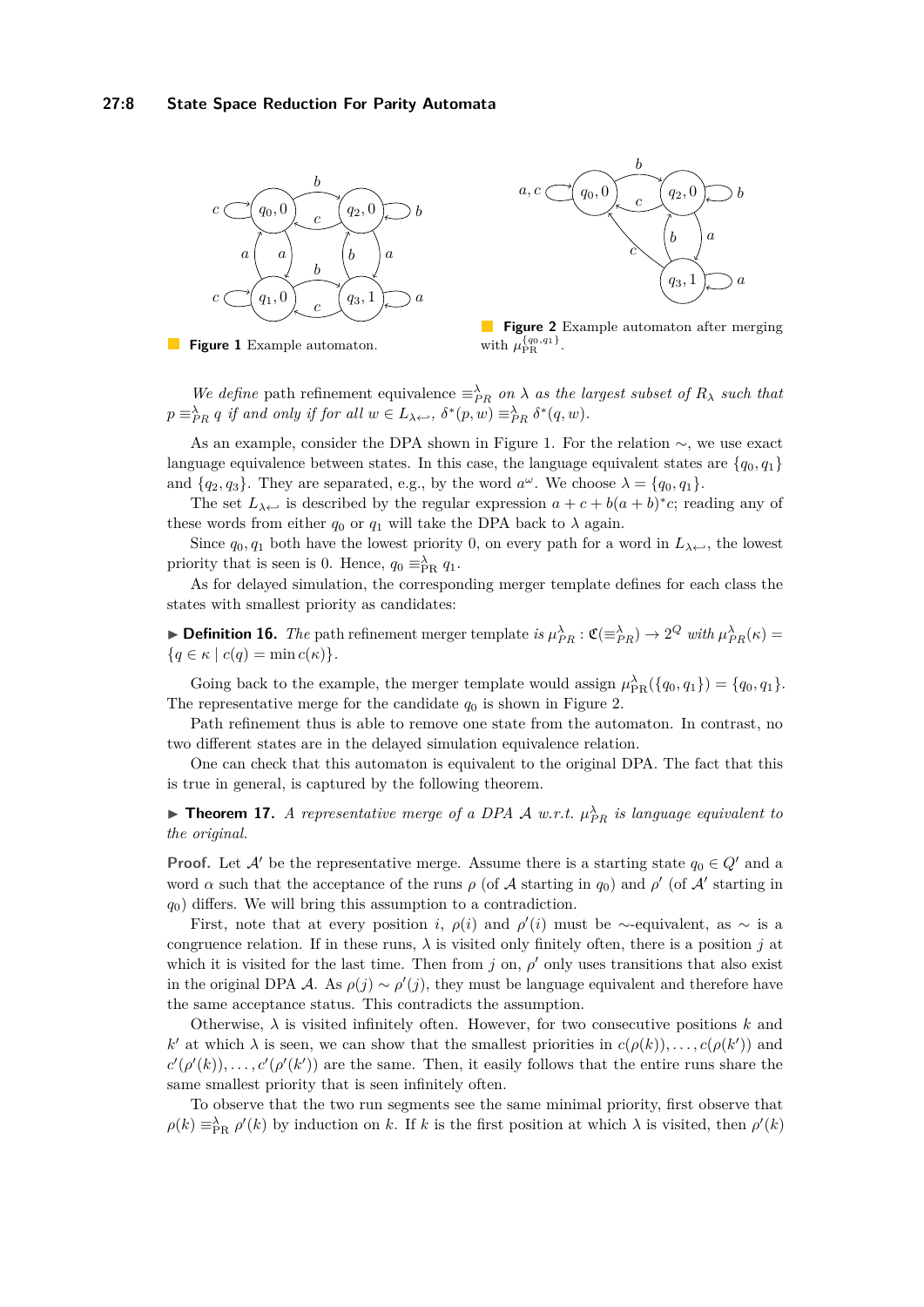is the representative of the equivalence class of  $\rho(k)$  and therefore  $\equiv_{\text{PR}}^{\lambda}$ -equivalent to  $\rho(k)$ . Then, by definition of the path refinement equivalence, the same holds for  $k'$  and therefore all following positions.

Now that we have established  $\rho(k) \equiv_{PR}^{\lambda} \rho'(k)$ , it follows directly from the definition of  $R_{\lambda}$ that the smallest priorities in  $c(\rho(k)), \ldots, c(\rho(k'))$  and  $c'(\rho'(k)), \ldots, c'(\rho'(k'))$  are equal.

We now turn to the question how to compute  $\equiv_{PR}^{\lambda}$  efficiently. In the naive approach, one can build a product automaton similar to the one for delayed simulation, in which the third component tracks the smallest priority so far and the component it was seen in. Then, at every visit to  $\lambda$ , the tracked values need to coincide. An algorithm based on such a product would have a complexity that is at least quadratic in the state space.

Instead, we build a Moore automaton of size  $|Q| \cdot |c(Q)|$  that tracks only for single states the smallest priority seen on paths from  $\lambda$  back to  $\lambda$ . Moore equivalence in this automaton then corresponds to  $\equiv_{PR}^{\lambda}$ .

 $\blacktriangleright$  **Definition 18.** *Define the Moore automaton*  $\mathcal{A}_{visit} = (Q^{\lambda}_{visit}, \Sigma, \delta^{\lambda}_{visit}, f^{\lambda}_{visit})$  *by*  $Q^{\lambda}_{visit} = Q \times (c(Q) \cup {\{\perp\}})$  $\delta^{\lambda}_{visit}((q, k), a) = \begin{cases} (q', \min\{c(q), c(q')\}) & \text{if } q \in \lambda \\ (q', \min\{c(q), c(q')\}) & \text{if } q \in \lambda \end{cases}$  $(q', \min\{k, c(q')\})$  *if*  $q \notin \lambda$ *, where*  $q' = \delta(q, a)$  $f_{visit}((q,k)) = \begin{cases} k & \text{if } q \in \lambda \\ 0 & \text{if } q \in \lambda \end{cases}$ ⊥ *if q /*∈ *λ*

► **Lemma 19.** *For a state*  $q \in Q$ *, let*  $\iota_q = (q, \max c(Q)) \in Q_{visit}^{\lambda}$ *. Then, for all states*  $p$  *and q*, *it holds that*  $p \equiv_{PR}^{\lambda} q$  *if and only if*  $\iota_p \equiv_M \iota_q$ .

**Proof.** Our first observation is that for any state  $p \in \lambda$ , reading some  $w \in L_{\lambda \leftarrow}$  from  $(p, k)$ ends in  $(q, k')$ , where  $k'$  is the smallest priority that occurs on the run segment.

If  $p \neq_{\text{PR}}^{\lambda} q$ , then there is a  $w \in L_{\lambda}$  such that either the smallest priority when reading *w* from *p* and *q* differs, or reading *w* moves to non-PR-equivalent states. If the former is true, then reading *w* from  $\iota_p$  and  $\iota_q$  brings the visit graph to states with different priorities and therefore  $\iota_p \neq M$   $\iota_q$ . If the former is false and the latter is true, then one has to repeatedly apply this argument until at some point a state pair is reached at which the first case is violated. This must happen eventually, as  $\equiv_{PR}^{\lambda}$  is defined as the *largest* subset satisfying its conditions.

For the other direction, if  $\iota_p \neq_M \iota_q$ , there must be a  $w \in \Sigma^*$  such that the priority differs when reading *w* from  $\iota_p$  and  $\iota_q$ . As all states not in  $\lambda$  have the same output  $\bot$ , we can split  $w = v_1 \ldots v_n$  such that all  $v_i$  are words in  $L_{\lambda} \leftrightarrow$ . Then, on the last segment, reading  $v_n$  sees different minimal priorities from the initial states, and therefore  $p$  and  $q$  cannot be PR-equivalent.

▶ **Theorem 20.**  $\equiv_{PR}^{\lambda}$  *can be computed in*  $\mathcal{O}(|Q| \cdot |c(Q)| \cdot \log |Q|)$ *.* 

**Proof.** Moore equivalence for automata with *n* states can be computed in time  $\mathcal{O}(n \log n)$ [\[9\]](#page-15-6). The number of states of  $\mathcal{A}_{\text{visit}}$  is in  $\mathcal{O}(|Q| \cdot |c(Q)|)$ . As  $|c(Q)|$  is always at most  $|Q|$ , this gives us the desired complexity.

# <span id="page-8-1"></span>**5 Threshold Moore**

<span id="page-8-0"></span>Similar to Section [4,](#page-6-0) we again start from an equivalence relation ∼ on the state set *Q* of the DPA that implies language equivalence. In this section, ∼ does not have to be a congruence relation. We then intersect ∼ with a weakened version of Moore equivalence, and show that states that are equivalent in this intersection can be merged.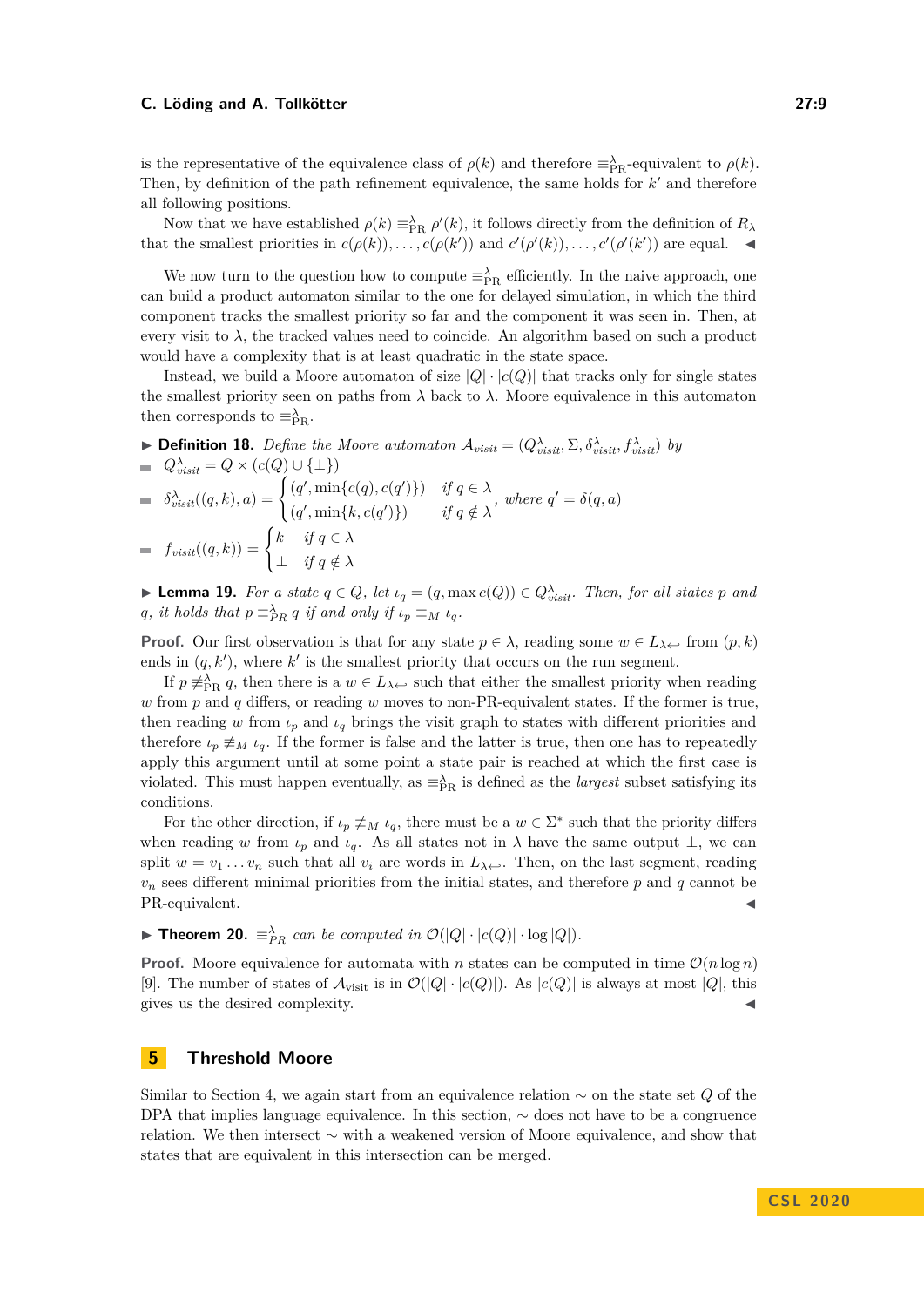<span id="page-9-0"></span>





**Figure 4** Example automaton after merging with  $\mu_{\text{TM}}^{\sim}$ .

I **Definition 21.** *For a priority k, we define the* threshold Moore equivalence relation *as*  $p \equiv \frac{\leq k}{M}$  *q if and only if for all finite words w*,  $\delta^{*}(p, w)$  *and*  $\delta^{*}(q, w)$  *have the same priority or both priorities are greater than k.*

*Let* ∼ *be an equivalence relation that implies language equivalence. We define the* TM equivalence relation as  $p \equiv_{TM}^{\infty} q$  if and only if  $p \sim q$ ,  $c(p) = c(q)$ , and  $p \equiv_{M}^{\leq c(p)} q$ .

Note that for each *k*, the relation  $\equiv \frac{\leq k}{M}$  is a congruence but, in general,  $\equiv_{\text{TM}}^{\sim}$  is not a congruence, even if ∼ is (as can be seen in the example below).

Figure [3](#page-9-0) shows a DPA on which we want to illustrate the reduction process. For ∼, we use exact language equivalence again. In this example, all four states are equivalent, as all accept the language  $(a + b + c)^*(b^*a)^{\omega}$ .

The threshold Moore relation depends on the choice for parameter  $k$ . For  $k = 0$ , all four states are equivalent because all states have priority greater than 0. For  $k = 1$ , there are three equivalence classes,  $\{q_0, q_1\}$ ,  $\{q_2\}$ , and  $\{q_3\}$ . For  $k > 1$ , the relation becomes the same as  $\equiv$ <sub>*M*</sub> and all states are separated. These observations together imply that  $q_0 \equiv_{\text{TM}}^{\sim} q_1$ , and these are the only states that are equivalent w.r.t.  $\equiv_{\text{TM}}^{\sim}$ . Therefore,  $\equiv_{\text{TM}}^{\sim}$  is not a congruence because, for example,  $\delta(q_0, a) = q_2$  and  $\delta(q_1, a) = q_3$ .

The merger template for TM relation simply merges classes of  $\equiv_{\text{TM}}^{\sim}$ . Note that this is not, however, a quotient automaton, as  $\equiv_{\text{TM}}^{\sim}$  is in general not a congruence relation.

► **Definition 22.** We define the TM merger template  $\mu_{TM}^{\sim}$ :  $\mathfrak{C}(\equiv_{TM}^{\sim}) \rightarrow 2^Q$  *as*  $\mu_{TM}^{\sim}(\kappa) = \kappa$ .

Continuing the example, the representative merge with the candidate  $q_0$  for the class  ${q_0, q_1}$ , results in the automaton shown in Figure [4.](#page-9-0)

No distinct states are delayed simulation equivalent in this example. Furthermore, for the only ∼-class  $\lambda = \{q_0, q_1, q_2, q_3\}$ , one can check that no two distinct states are  $\equiv_{\rm PR}^{\lambda}$ -equivalent.

<span id="page-9-1"></span> $\blacktriangleright$  **Lemma 23.** Let A be a DPA and let A' be a representative merge w.r.t. a single equivalence  $class \kappa \in \mathfrak{C}(\mu_{TM}^{\sim})$ *. Then*  $L(\mathcal{A}, q) = L(\mathcal{A}', q)$  for all states q of  $\mathcal{A}'$ *. Furthermore, if*  $k$  *is the priority of the states in*  $\kappa$ *, then for all states*  $p, q$  *of*  $\mathcal{A}'$  *with*  $k \ge c(p), c(q)$ *, we have*  $p \equiv \frac{\le k}{M} q$ *in A if,* and only *if,*  $p \equiv \frac{\leq k}{M} q$  *in A'*.

**Proof.** We focus on the language equivalence first. Let  $\rho$  and  $\rho'$  be the runs of the two automata on some word  $\alpha$  starting in *q*. We show that these two runs have the same acceptance status.

Note that all states in  $\rho'$  are also states of A. Since  $\equiv_L$  is a congruence relation and only language equivalent states are merged, we have that  $\rho(i) \equiv_L \rho'(i)$  in A for all positions *i*. The same is true for  $\equiv_M^{\leq k}$ .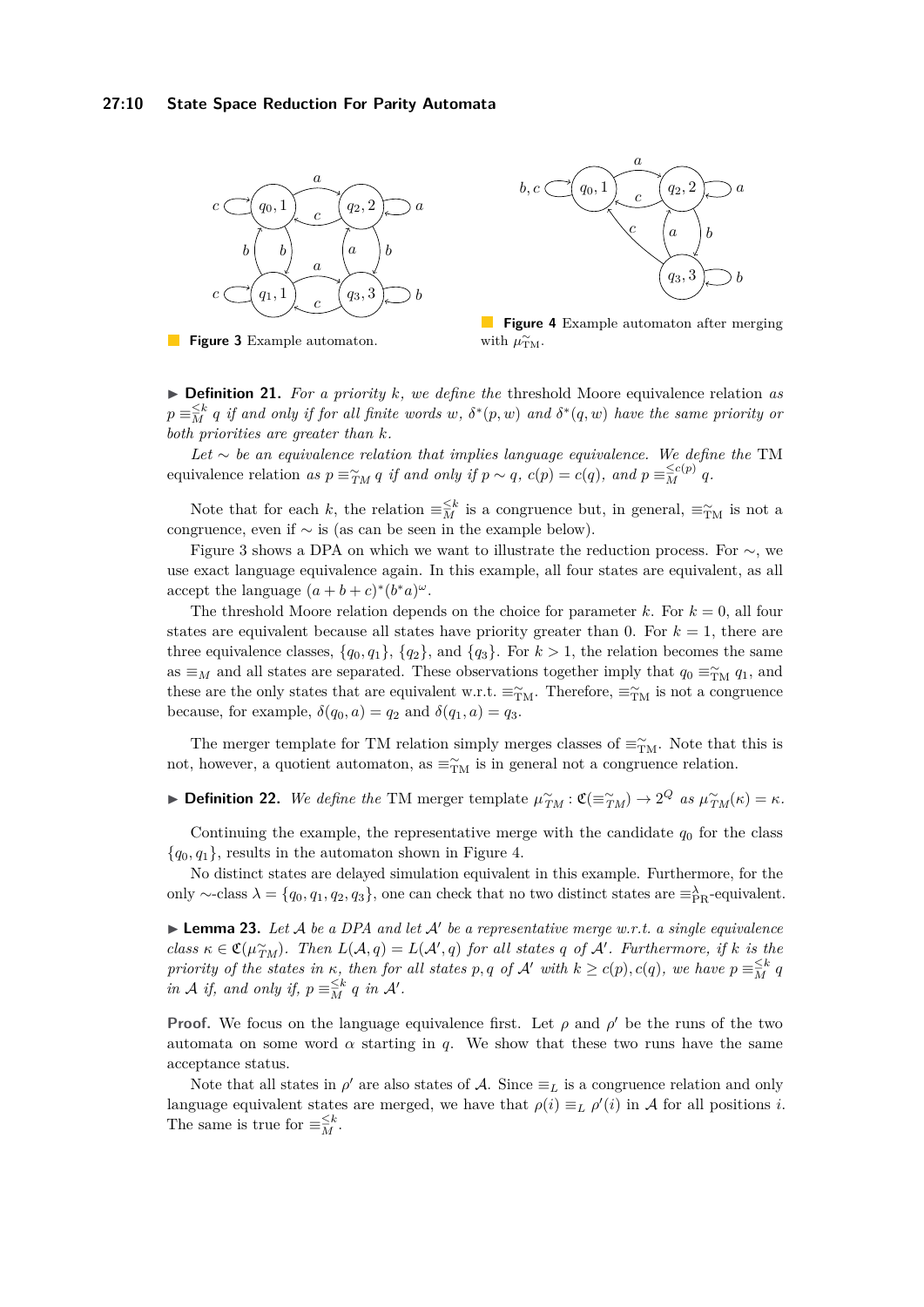If  $\rho$  visits infinitely many states of priority at most k, then the two runs see the same smallest priority  $l < k$  infinitely often, as  $c(\rho(i)) = l$  if and only if  $c'(\rho'(i)) = l$ . Thus, they must have the same acceptance status.

If  $c(\rho)$  only visits finitely many states of priority at most k, then from some point *j* on in *ρ*<sup>'</sup>, only transitions that also exist in A are taken. As  $ρ(j) \equiv_L ρ'(j)$  in A, we obtain that the two runs have the same acceptance status.

Regarding the second claim of the lemma, let *p*, *q* be states with  $k \geq c(p)$ ,  $c(q)$  such that  $p, q$  are  $\equiv \stackrel{\leq k}{M}$ -equivalent in A. Let  $\alpha \in \Sigma^{\omega}$ , and consider the runs  $\rho, \pi$  of A on  $\alpha$  from  $p, q$ , as well as the run  $\pi'$ ,  $\rho'$  of  $\mathcal{A}'$  on  $\alpha$  starting in  $p, q$ .

 $\mathbf{A}\mathbf{s} \equiv \mathbf{A}^k$  is a congruence relation,  $\rho(i) \equiv \mathbf{A}^k \rho'(i)$  and  $\pi(i) \equiv \mathbf{A}^k \pi'(i)$  in A for all positions *i*. Furthermore, since *p* and *q* are  $\equiv \frac{1}{M}$ -equivalent in A, also  $\rho(i) \equiv \frac{1}{M} \pi(i)$  in A for all *i*. This implies that  $\rho'(i) \equiv \frac{\leq k}{M} \pi'(i)$  in A for all *i*.

Therefore, at the positions at which one of  $\rho'$  and  $\pi'$  visits a priority  $\leq k$ , the other run visits the same priority. Hence,  $p, q$  are  $\equiv_M^{\leq k}$ -equivalent in  $\mathcal{A}'$ . The set of the set of  $\mathcal{A}$ 

► **Theorem 24.** *A representative merge of a DPA w.r.t.*  $\mu_{TM}^{\sim}$  *is language equivalent to the original.*

**Proof.** Let  $\kappa_1, \ldots, \kappa_m$  be an enumeration of the equivalence classes in  $\mu_{\text{TM}}^{\sim}$  sorted by des-cending priority. By Lemma [23,](#page-9-1) merging the states in  $\kappa_i$  will not change the equivalence classes  $\kappa_{i+1}, \ldots, \kappa_n$ . It is therefore a language preserving operation to merge all equivalence classes in the given order. The resulting automaton is the same as a representative merge w.r.t. *µ* ∼  $\widetilde{\text{TM}}$ .

The computation of  $\mu_{\text{TM}}^{\sim}$  is rather straightforward.

► **Theorem 25.** For a given  $\sim$  in a suitable data structure,  $\mu_{TM}^{\sim}$  can be computed in time  $\mathcal{O}(|Q| \cdot |c(Q)| \cdot \log |Q|)$ .

**Proof.** Assuming that  $\equiv_{\text{TM}}^{\sim}$  is known, computing  $\mu_{\text{TM}}^{\sim}$  is easy. For obtaining  $\equiv_{\text{TM}}^{\sim}$ , one needs the relations  $\equiv \frac{\leq k}{M}$ . For each *k*, this can be computed with just a slight adaption of usual algorithms for Moore equivalence in time  $\mathcal{O}(|Q| \cdot \log |Q|)$ . This needs to be done for every *k*, so  $|c(Q)|$  times.

### <span id="page-10-0"></span>**6 Labeled SCC Filter**

The labeled SCC filter technique (LSF) is also based on the threshold Moore equivalence from Definition [21.](#page-8-0) While in Section [5](#page-8-1) only states of priority *k* could be merged based on  $\equiv \frac{\leq k}{M}$ , we now consider states that are  $\equiv \frac{\leq k}{M}$ -equivalent, have priority greater than *k*, and are in different SCCs after removing all states with priority  $\leq k$ . We then keep from each equivalence class only those states that are in a "deepest" SCC in this restricted automaton, in the sense that no other SCCs are reachable from it.

For that purpose, let  $\mathcal{A} \upharpoonright_{\geq k}^c$  be the restriction of  $\mathcal A$  to states with priority greater than  $k$ . Furthermore, we let  $\preceq_k$  be a total preorder on the states in  $\mathcal{A}\restriction_{\geq k}^c$  that extends the reachability preorder. More formally, if *q* is reachable from *p* in  $\mathcal{A} \restriction_{\geq k}^c$ , then  $p \preceq_k q$ ; on the other hand, if *q* is not reachable from *p*, then either  $p \prec_k q$  or  $q \prec_k p$ .

In other words,  $\preceq_k$  is a preorder whose equivalence classes are exactly the SCCs in  $\mathcal{A} \restriction_{\geq k}^c$ and which is compatible with a topological sorting of the states.

**► Definition 26.** Let  $k > -1$  and let  $\sim$  be an equivalence relation that implies language *equivalence. We define the* LSF equivalence relation  $\equiv_{LSF}^{k, \sim}$  *such that two states p and q are equivalent if and only if*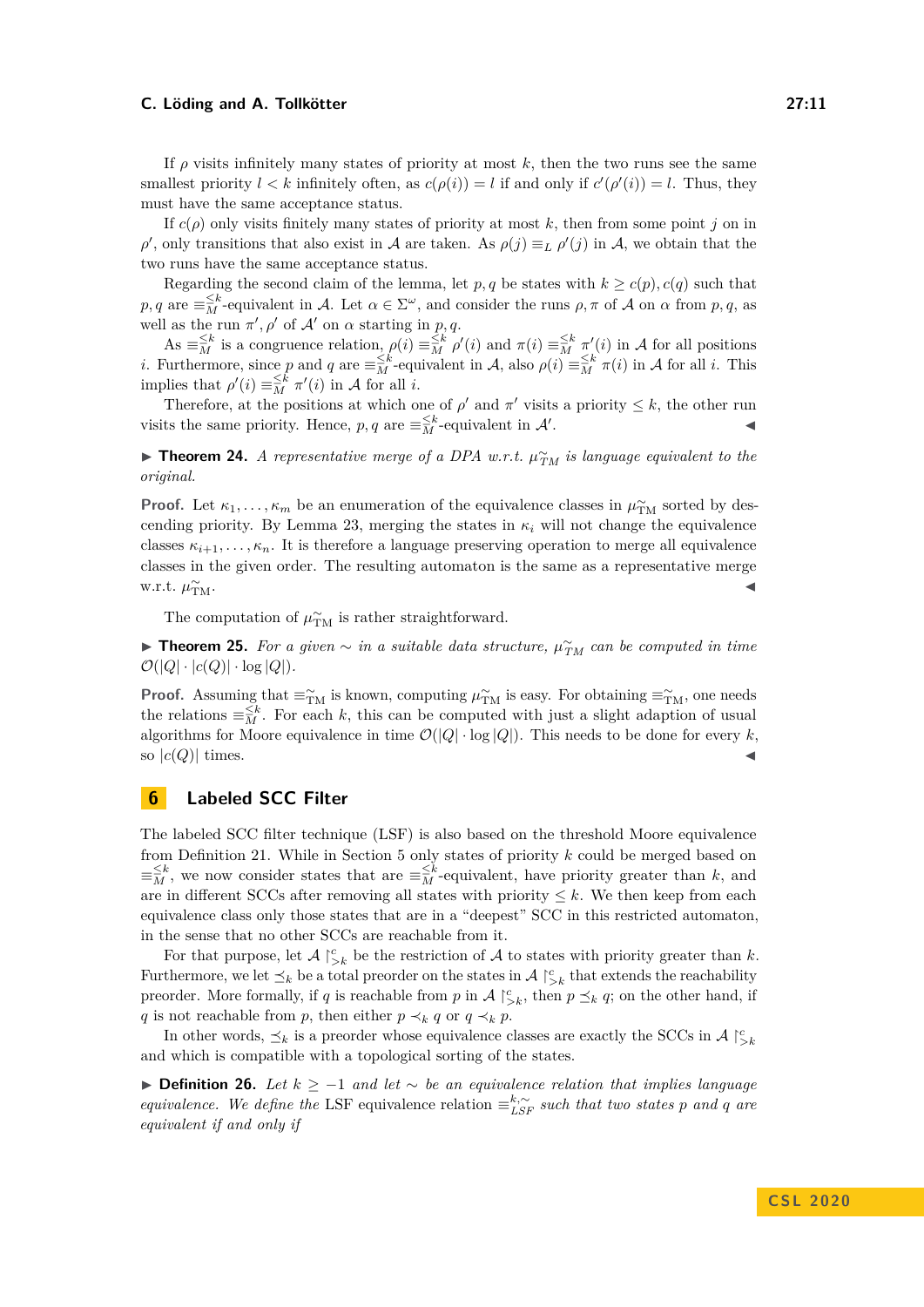<span id="page-11-0"></span>



**Figure 6** Example automaton after merging with  $\mu_{\text{LSF}}^{0,\sim}$ .

- **Figure 5** Example automaton.
- $p = q$ *; or*  $c(p) > k$ *,*  $c(q) > k$ *,*  $p \equiv \frac{\leq k}{M} q$ *, and*  $p \sim q$ *.*

Consider the DPA shown in Figure [5.](#page-11-0) As  $\sim$ , we use language equivalence as in the previous examples. All five states are language equivalent. We choose *k* = 0. Since ∼ has only one class,  $\equiv_{\text{LSF}}^{0,\sim}$  is the same as the threshold Moore relation for  $k = 0$ , which consists of the two equivalence classes  $\{q_0\}$  and  $\{q_1, q_2, q_3, q_4\}$ , separated by the empty word.

The LSF merger template selects for each equivalence class the maximal elements w.r.t.  $\leq_k$  as candidates. Formally, we also need to treat the states with priority  $\leq k$ , each of which forms its own singleton equivalence class.

**► Definition 27.** For each equivalence class  $\kappa$  of  $\equiv_{LSF}^{k,\sim}$ : if  $\kappa = \{q\}$  for  $c(q) \leq k$ , then  $M_{\kappa}^k = C_{\kappa}^k = \{q\}$ , and otherwise let

$$
C_{\kappa}^{k} = \{ r \in \kappa \mid p \preceq_{k} r \text{ for all } p \in \kappa \} \text{ and } M_{\kappa}^{k} = \kappa \setminus C_{\kappa}^{k}.
$$

*Define the* LSF merger template *by*  $\mu_{LSF}^{k, \sim}(M_{\kappa}^k) = C_{\kappa}^k$  for each equivalence class  $\kappa$  of  $\equiv_{LSF}^{k, \sim}$ .

We continue our example from before with the class  $\kappa = \{q_1, q_2, q_3, q_4\}$ . Keeping only the states with priority greater than 0, i.e. removing *q*<sup>0</sup> from the automaton, breaks it into the two SCCs  $\{q_1, q_2\}$  and  $\{q_3, q_4\}$ . There is a transition from  $q_2$  to  $q_4$ , so the relation  $\preceq_0$  is given by  $\{q_1, q_2\} \prec_0 \{q_3, q_4\}.$ 

The merger template therefore assigns  $\mu_{\text{LSF}}^{0,\sim}(\{q_1,q_2\}) = \{q_3,q_4\}$ . Deciding on  $q_3$  as the representative, the resulting automaton after the merge is displayed in Figure [6.](#page-11-0)

None of the previous reduction algorithms, that is, delayed simulation, path refinement based on ∼, or threshold Moore are able to remove a state from the original automaton.

<span id="page-11-1"></span> $\blacktriangleright$  **Lemma 28.** Let A be a DPA and let A' be a representative merge w.r.t. a single equivalence  $class \kappa \in \mathfrak{C}(\mu_{LSF}^{k,\sim})$ *. Then,*  $L(\mathcal{A}, q) = L(\mathcal{A}', q)$  *for all states q of*  $\mathcal{A}'$ *. Furthermore, for all states*  $p, q$  *of*  $\overline{A'}$ , we have  $p \equiv_{LSF}^{k, \sim} q$  *in*  $\overline{A}$  *if, and only if,*  $p \equiv_{LSF}^{k, \sim} q$  *in*  $\overline{A'}$ .

**Proof.** Let  $\rho$  and  $\rho'$  be the runs of the two automata on some word  $\alpha$  starting in q. We show that these two runs have the same acceptance status. Since, by definition,  $\equiv_{\text{LSF}}^{k, \sim} \subseteq \equiv_L$ , and  $\equiv_{\text{LSF}}^{k,\sim} \subseteq \equiv \frac{\leq k}{M}$ , we have that  $\rho(i) \equiv_L \rho'(i)$  and  $\rho(i) \equiv \frac{\leq k}{M} \rho'(i)$  in A for all positions *i* (because  $\equiv_L$  and  $\equiv_{\overline{M}}^{\leq k}$  are congruences). The definition of  $\equiv_{\overline{M}}^{\leq k}$  implies that both runs visit priorities  $\leq k$  at the same positions. If infinitely many such priorities  $\leq k$  are visited, this implies that both runs have the same acceptance status. If finitely many priorities  $\leq k$  are visited,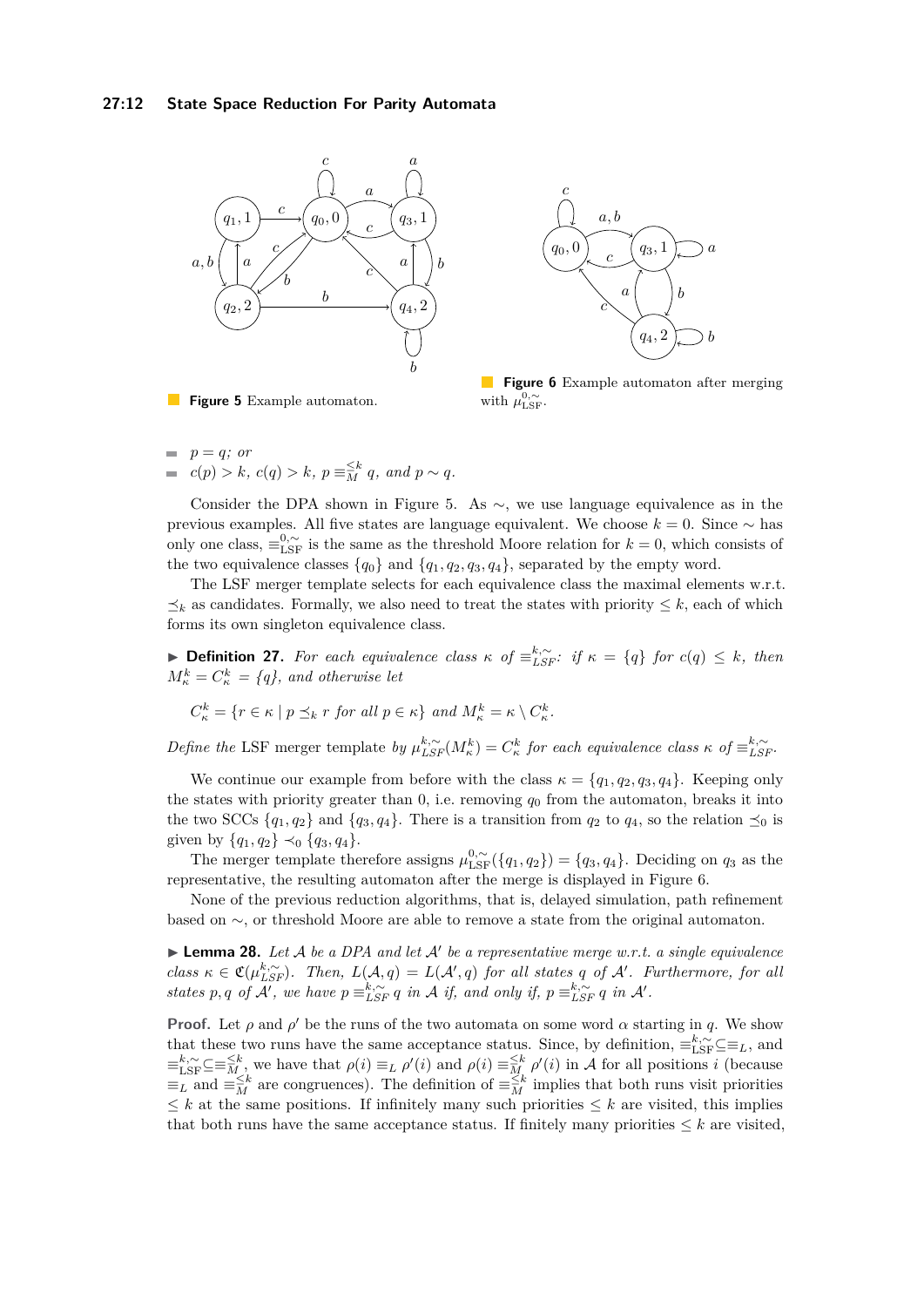note that between two transitions in  $\mathcal{A}'$  that are not in  $\mathcal{A}$ , there has to be a priority  $\leq k$  by definition of the merger template. Hence, in this case,  $\rho'$  uses only finitely many transitions that are not in A. Let *j* be some position such that  $\rho'$  after *j* only uses transitions that also exist in A. Since  $\rho(j) \equiv_L \rho'(j)$ , as noted earlier, we obtain that  $\rho$  and  $\rho'$  have the same acceptance status.

Concerning the second statement, let *p*, *q* be states of A' with  $p \equiv_{\text{LSF}}^{k,\sim} q$  in A. We show that  $p \equiv_{\text{LSF}}^{k,\sim} q$  in A' by proving  $p \equiv_{\text{M}}^{< k} q$  and  $p \equiv_L q$  in A'. Note that  $\sim$  in A' is just the restriction of  $\sim$  to the state set of  $\mathcal{A}'$ , so showing  $p \equiv_L q$  in  $\mathcal{A}'$  also implies that  $p \sim q$ .

Let  $\alpha$  be an infinite word, and let  $\pi, \pi'$  be the runs of  $\mathcal{A}, \mathcal{A}'$  on  $\alpha$  starting in p, and  $\rho, \rho'$ be the runs of  $\mathcal{A}, \mathcal{A}'$  on  $\alpha$  starting in *q*. As explained above, we have  $\pi(i) \equiv_M^{\leq k} \pi'(i)$  and  $\rho(i) \equiv \frac{\leq k}{M} \rho'(i)$  in A for all *i*. Furthermore,  $p \equiv_{\text{LSF}}^{k,\sim} q$  in A implies that also  $\pi(i) \equiv \frac{\leq k}{M} \rho(i)$  in A for all *i*. By transitivity, we obtain that  $\pi'(i) \equiv \frac{\leq k}{M} \rho'(i)$  in A. In particular,  $\pi'$  and  $\rho'$  are at the same time in states of priority  $\leq k$ . Since  $\alpha$  was picked arbitrarily, we conclude that  $p \equiv \frac{\leq k}{M} q$  in  $\mathcal{A}'$ .

For showing  $p \equiv_L q$  in  $\mathcal{A}'$ , note that we have shown above (for the first claim of the lemma) that from  $p$  the same words are accepted in  $A$  and  $A'$ , and from  $q$  the same words are accepted in A and A'. Since  $p \equiv_L q$  in A, we can conclude that also  $p \equiv_L q$  in A'.

I **Theorem 29.** *A representative merge of a DPA w.r.t. µ k,*∼ *LSF is language equivalent to the original.*

**Proof.** Let  $\kappa_1, \ldots, \kappa_m$  be an enumeration of the equivalence classes of  $\equiv_{\text{LSF}}^{k, \sim}$ . When merging  $M_{\kappa_i}^k$  into  $C_{\kappa_i}^k$ , the language is preserved and the equivalence classes  $\kappa_{i+1}, \ldots, \kappa_m$  do not change by Lemma [28.](#page-11-1) Also the candidate sets  $C_{\kappa_j}^k$  themselves do not change, so we can safely merge all  $M_{\kappa_i}^k$  into  $C_{\kappa_i}^k$ . This is the same operation as performed by the merger template.

Computation of the LSF merger consists of computing the threshold Moore equivalence and a reachability analysis in the restricted graph.

**► Theorem 30.** For a given  $\sim$  in a suitable data structure,  $\mu_{LSF}^{k,\sim}$  can be computed in time  $\mathcal{O}(|Q| \cdot \log |Q|)$ .

**Proof.** ∼ is already given and  $\equiv \frac{\leq k}{M}$  can be computed in  $\mathcal{O}(|Q| \cdot \log |Q|)$ . Building  $\equiv_{\text{LSF}}^{k, \sim}$  is an easy linear time intersection operation.

The second step to building  $\mu_{\text{LSF}}^{k,\sim}$  is to compute  $C_{\kappa}^{k}$  for each  $\kappa$ . For that, it suffices to find the order  $\preceq_k$  and then select all the maximal elements from each equivalence class. This order can be computed by a topological sorting on the SCCs of  $\mathcal{A} \restriction_{\geq k}^c$  which one can construct in linear time.

# <span id="page-12-0"></span>**7 Experimental Data**

All algorithms that have been presented in Sections [3–](#page-5-0)[6](#page-10-0) were also implemented by us in  $C++$  in order to evaluate them on larger examples. The test data set consisted of roughly 100 automata that were constructed from LTL specifications of the Reactive Synthesis Competition (SYNTCOMP) [\[10\]](#page-15-12).

The automata were constructed by translating the given LTL formulas into nondeterministic Büchi automata using the Spot tool  $([4])$  $([4])$  $([4])$ , followed by a conversion to a DPA using nbautils ([\[14\]](#page-15-13)). During the generation of these DPAs, several techniques for state reduction are already applied, such as minimizing the number of priorities according to [\[3\]](#page-14-6), and then minimizing the DPA as Moore automata.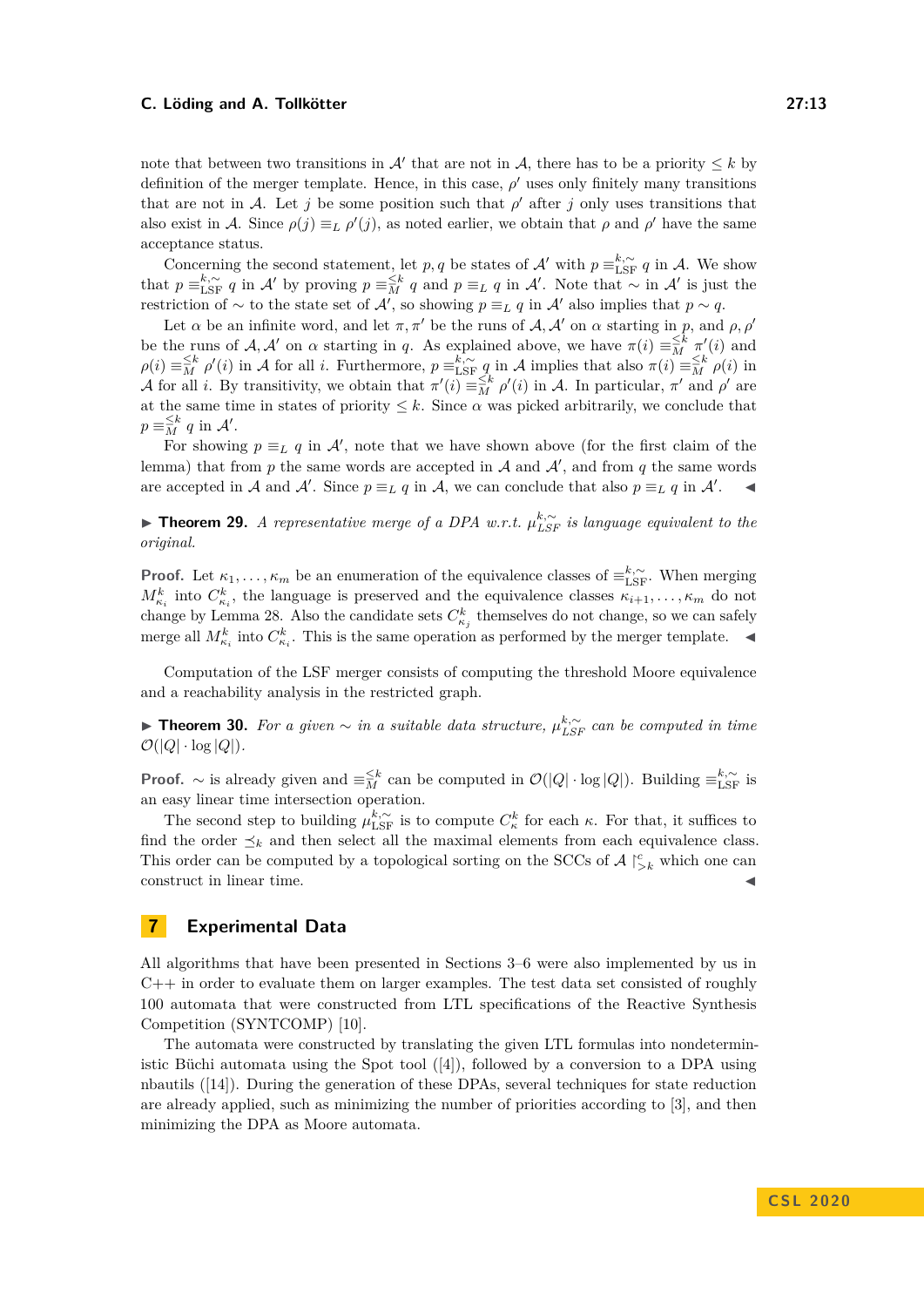#### <span id="page-13-0"></span>**27:14 State Space Reduction For Parity Automata**



**Figure 7** Reduction of SYNTCOMP automata. (all techniques)

<span id="page-13-1"></span>

**Figure 8** Reduction of SYNTCOMP automata. **Figure 9** Reduction of SYNTCOMP automata. (only PR) (only LSF)

The sizes of the testing automata range from 9 to 3575 states with a median of 48 and an average of 202; the size of the alphabet  $\Sigma$  ranges from 4 to 2048 symbols with a median of 16. There are three or four different priorities in most of the automata.

The techniques presented in Sections [4–](#page-6-0)[6](#page-10-0) require a given equivalence relation ∼ that implies language equivalence. Although language equivalence of states in DPAs can be computed in polynomial time, the space and time complexity of the algorithm is in  $\mathcal{O}(|Q|^2 |c(Q)|^2)$ , which turns out to be too high for the larger examples. Instead, we use a relation ∼ that can be produced as a side-effect of the determinization construction, as explained in the following.

Determinization constructions for Büchi automata, like the Safra construction [\[16,](#page-15-14) [15\]](#page-15-15), are refinements of the standard subset construction for NFAs. The set of states that could have been reached in the NBA is tracked in combination with additional information on visits to accepting states. So there are, in general, many states of the constructed DPA that correspond to the same set *S* of Büchi states. All these states in the DPA that correspond to the same set *S* are language equivalent, because from all of them precisely those words are accepted that are accepted by the Büchi automaton from one of the states in *S*. Therefore, the relation  $\sim$  defined for states *p, q* of the DPA by  $p \sim q$  iff *p* and *q* correspond to the same set *S* of Büchi states, is a congruence relation that implies language equivalence. It can therefore be used in the algorithms from Sections [4–](#page-6-0)[6,](#page-10-0) and is obtained "for free" from the determinization construction.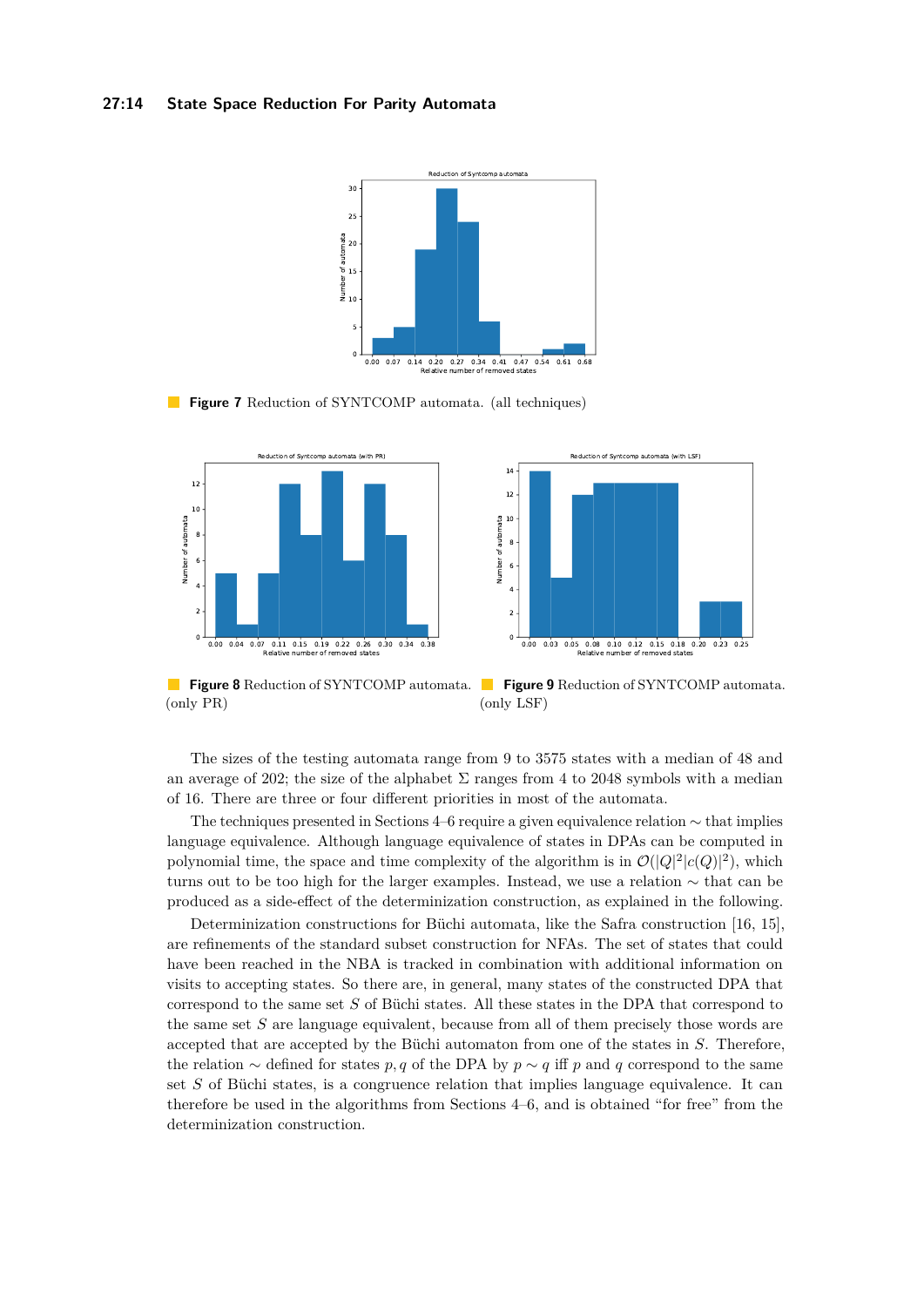Figure [7](#page-13-0) shows a histogram of overall reduction that was achieved in our experiments. As the generated DPAs can reach sizes of more than 1000, the low complexity of the new techniques was very important. To obtain the histogram, all reduction techniques were applied in succession, with the exception of delayed simulation which proved to be too difficult for the largest automata with its quadratic complexity in both space and time.

The histogram shows a reduction between 14 and 34% of the states in most cases. Individually, the two approaches showing most reduction were path refinement (Section [4\)](#page-6-0) and LSF (Section [6\)](#page-10-0), both of which are analyzed in Figures [8](#page-13-1) and [9.](#page-13-1)

Apart from these tests, we had our reduction also run on DPAs that were determinized from randomly constructed NBAs. The results are rather similar to those shown here and confirm our analysis. In addition to path refinement and LSF, also delayed simulation showed great potential on automata small enough. We consider automata from actual specifications to be of more relevance though, which is why we focus on the SYNTCOMP set here.

# <span id="page-14-4"></span>**8 Conclusion**

We have proposed three new ways of reducing the state space of DPAs, and analyzed the known technique of delayed simulation from [\[6,](#page-14-3) [8\]](#page-15-11) in the context of DPAs. For obtaining a uniform way of describing the methods, we have introduced the notion of merger template, in order to capture different types of merge operations.

The equivalence relations on which our reduction techniques are based can all be computed very efficiently. Our experiments show that the new methods can further reduce the state space of DPAs that have been obtained by determinizing Büchi automata, and that have already been reduced with known techniques.

We therefore believe that the proposed methods provide interesting tools to be used as post-processing after determinization constructions that produce DPAs. Since other acceptance conditions, like Rabin or Streett automata, are also commonly used in algorithms, a possible topic for future research would be to see if and how our methods can be adapted to these conditions.

#### **References**

- <span id="page-14-1"></span>**1** Christel Baier and Joost-Pieter Katoen. *Principles of model checking*. MIT Press, 2008.
- <span id="page-14-0"></span>**2** J. Richard Büchi. On a decision method in restricted second order arithmetic. In *International Congress on Logic, Methodology and Philosophy of Science*, pages 1–11. Stanford University Press, 1962.
- <span id="page-14-6"></span>**3** Olivier Carton and Ramón Maceiras. Computing the Rabin index of a parity automaton. *RAIRO-Theoretical Informatics and Applications*, 33(6):495–505, 1999.
- <span id="page-14-5"></span>**4** Alexandre Duret-Lutz, Alexandre Lewkowicz, Amaury Fauchille, Thibaud Michaud, Etienne Renault, and Laurent Xu. Spot 2.0 — a framework for LTL and *ω*-automata manipulation. In *Proceedings of the 14th International Symposium on Automated Technology for Verification and Analysis (ATVA'16)*, volume 9938 of *Lecture Notes in Computer Science*, pages 122–129. Springer, October 2016. [doi:10.1007/978-3-319-46520-3\\_8](https://doi.org/10.1007/978-3-319-46520-3_8).
- <span id="page-14-2"></span>**5** E. Allen Emerson and Chin-Laung Lei. Modalities for Model Checking: Branching Time Logic Strikes Back. *Sci. Comput. Program.*, 8(3):275–306, 1987. [doi:10.1016/0167-6423\(87\)](https://doi.org/10.1016/0167-6423(87)90036-0) [90036-0](https://doi.org/10.1016/0167-6423(87)90036-0).
- <span id="page-14-3"></span>**6** Kousha Etessami, Thomas Wilke, and Rebecca A. Schuller. Fair Simulation Relations, Parity Games, and State Space Reduction for Büchi Automata. In *Automata, Languages and Programming*, pages 694–707, Berlin, Heidelberg, 2001. Springer Berlin Heidelberg.